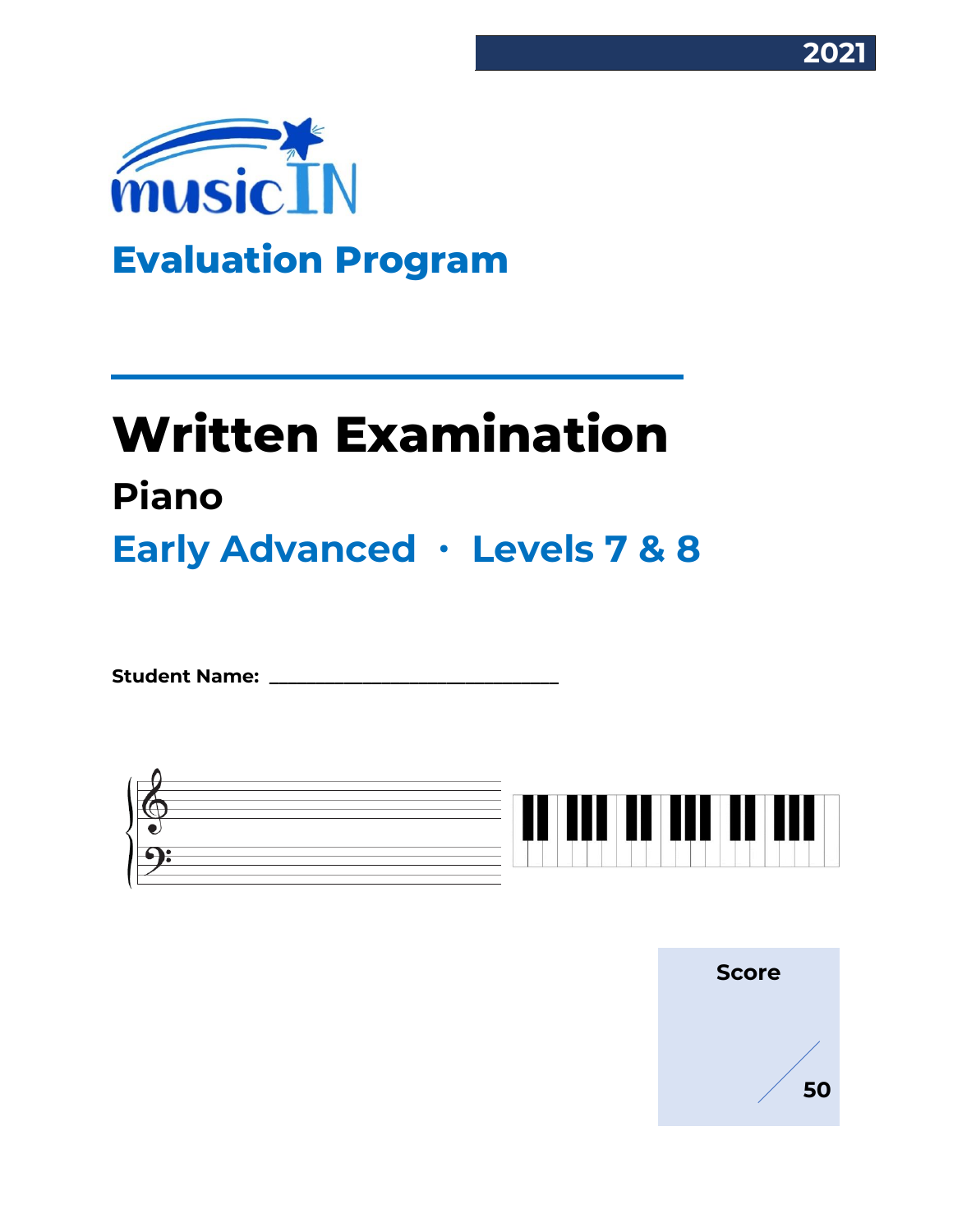**Analysis of Musical Excerpt #1** (15 points)

Use the excerpt below to answer the following questions with the most appropriate response.

**Invention No. 8 BWV 779**

Johann Sebastian Bach







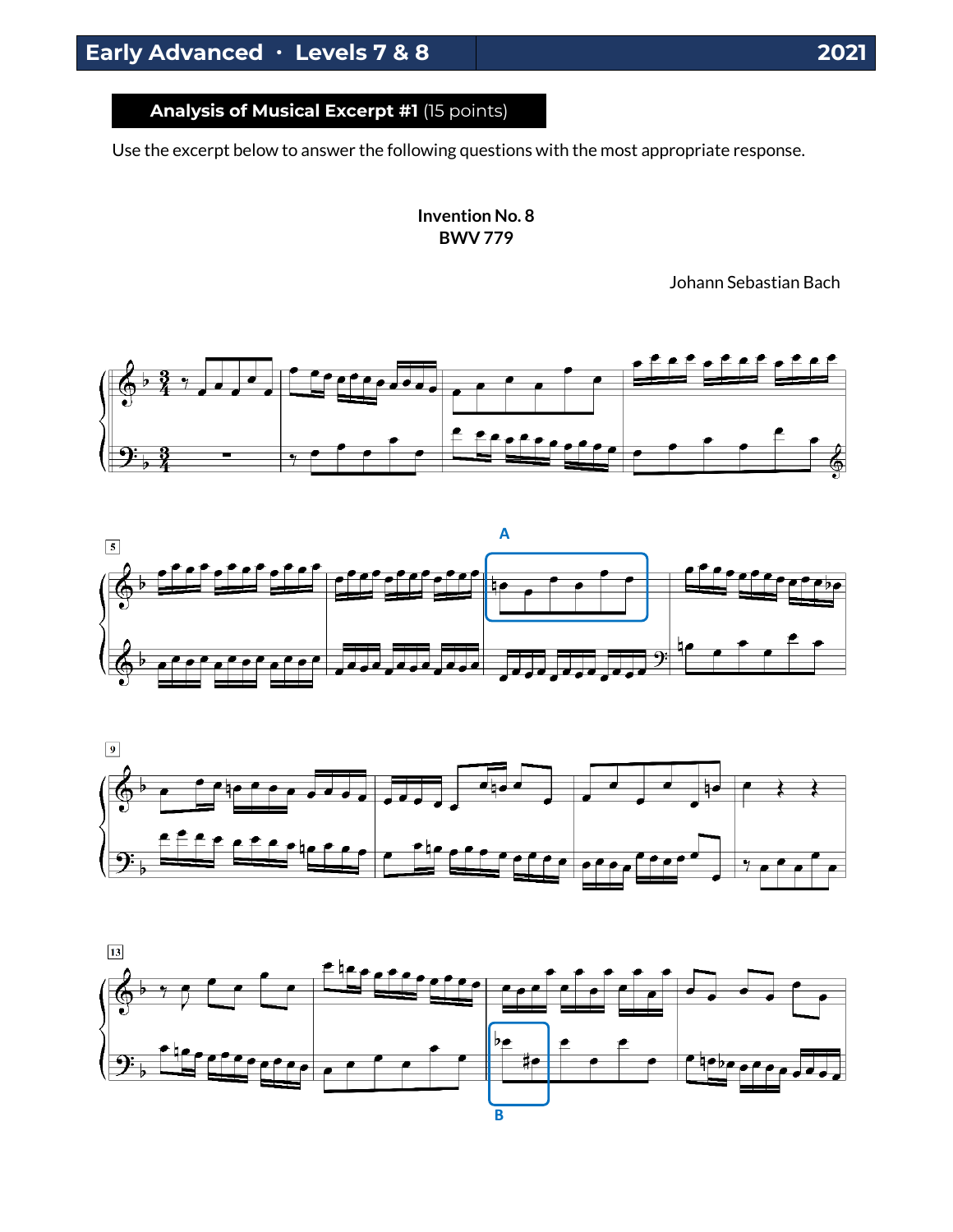| 1. What key is this excerpt in?                                             |                                 |                                                                                                          |
|-----------------------------------------------------------------------------|---------------------------------|----------------------------------------------------------------------------------------------------------|
| <b>D</b> minor                                                              | <b>F</b> Major                  | <b>B-flat Major</b>                                                                                      |
| 2. What is the texture of this excerpt?                                     |                                 |                                                                                                          |
| homophonic                                                                  | polyphonic                      |                                                                                                          |
| 3. How many melodic lines (or voices) are in this excerpt?                  |                                 |                                                                                                          |
| one                                                                         | two                             | three                                                                                                    |
| 4. Which of these terms best describe the relationship between the voices?  |                                 |                                                                                                          |
| counterpoint                                                                | sonata form                     | augmentation                                                                                             |
| 5. Measure 1 begins with an opening melodic phrase. What is this called?    |                                 |                                                                                                          |
| subject                                                                     | answer                          | countersubject                                                                                           |
|                                                                             |                                 | 6. In measure 2, the lower voice copies what was played in the upper voice. What is this called?         |
| repetition                                                                  | sequence                        | imitation                                                                                                |
| 7. Which chord symbol would best describe the pitches in box A?             |                                 |                                                                                                          |
| G7                                                                          | Gm7 (or G-7)                    | Gmaj7 (or $G\Delta$ 7)                                                                                   |
| 8. Which Roman numeral would best describe the pitches in box A?            |                                 |                                                                                                          |
| V <sub>7</sub>                                                              | V7/V                            | ii <sup>7</sup>                                                                                          |
| 9. Which of these terms best describes the <b>harmonic device</b> in box A? |                                 |                                                                                                          |
| pivot chord                                                                 | direct modulation               | secondary dominant                                                                                       |
| 10. Which cadence occurs in measures 11-12?                                 |                                 |                                                                                                          |
| authentic                                                                   | half                            | deceptive                                                                                                |
| 11. By measure 12, which key is the excerpt in?                             |                                 |                                                                                                          |
| <b>F</b> Major                                                              | C Major                         | D minor                                                                                                  |
|                                                                             |                                 | 12. What is the key relationship between the key in measure 12 and the opening key (measure 1)?          |
| relative keys                                                               | parallel keys                   | dominant key                                                                                             |
|                                                                             |                                 | 13. In measure 15, what is quality of the chord that the pitches spell out? (do not consider the B-flat) |
| dominant 7 <sup>th</sup>                                                    | half-diminished 7 <sup>th</sup> | fully diminished 7 <sup>th</sup>                                                                         |

- 14. What is the **interval** between the two notes in box **B**?
	- **major 7th minor 7th diminished 7th**
- 15. Which **scale** is used in the LH of measure 16?
	- **major natural minor harmonic minor**

**Further Exploration with Teacher**

This piece was written without dynamics or articulation. Why do you think that might be and how should one go about performing this piece?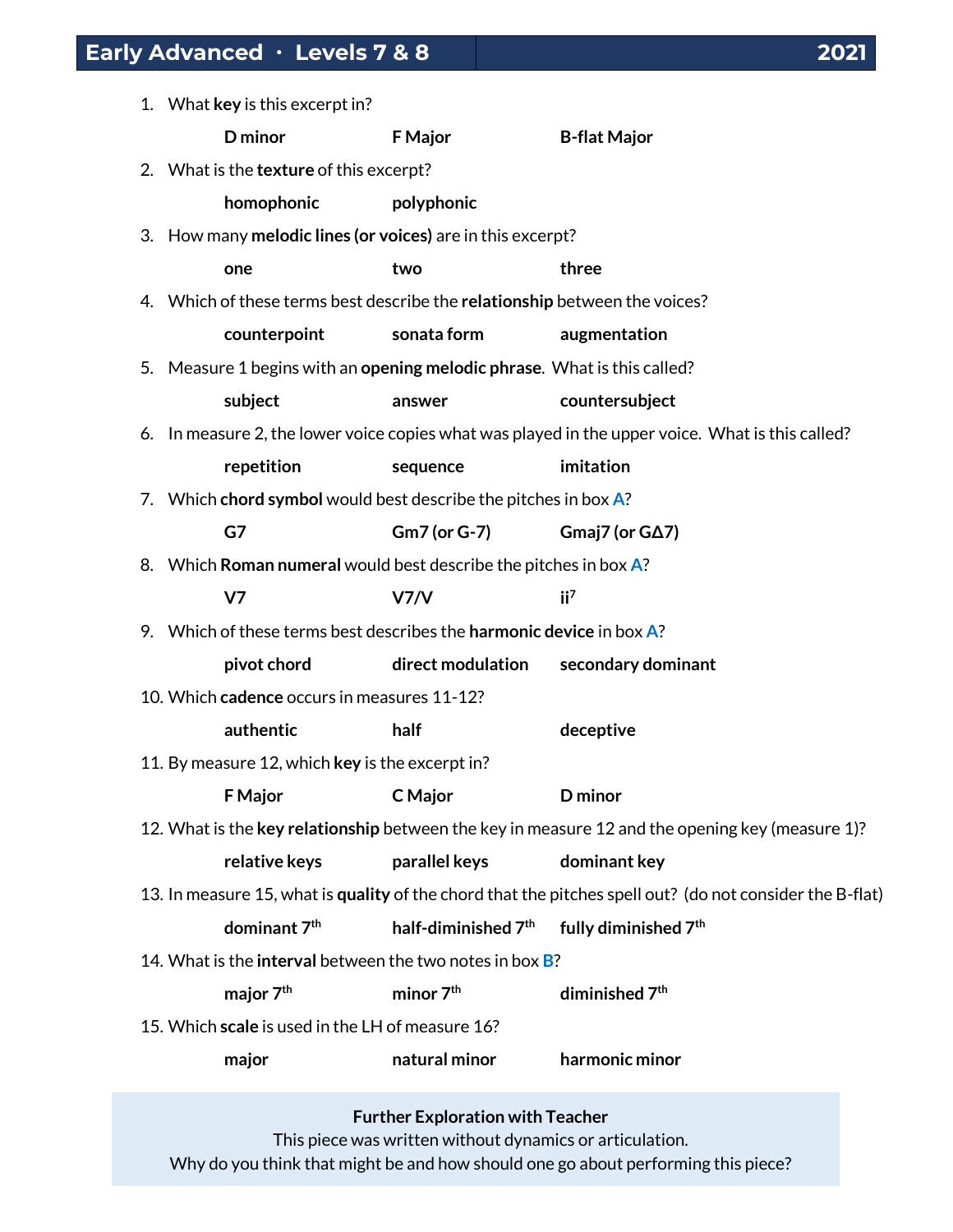## **Analysis of Musical Excerpt #2** (15 points)

Use the excerpt below to answer the following questions with the most appropriate response.

#### **Revolt and Reveal**

Paula Dreyer







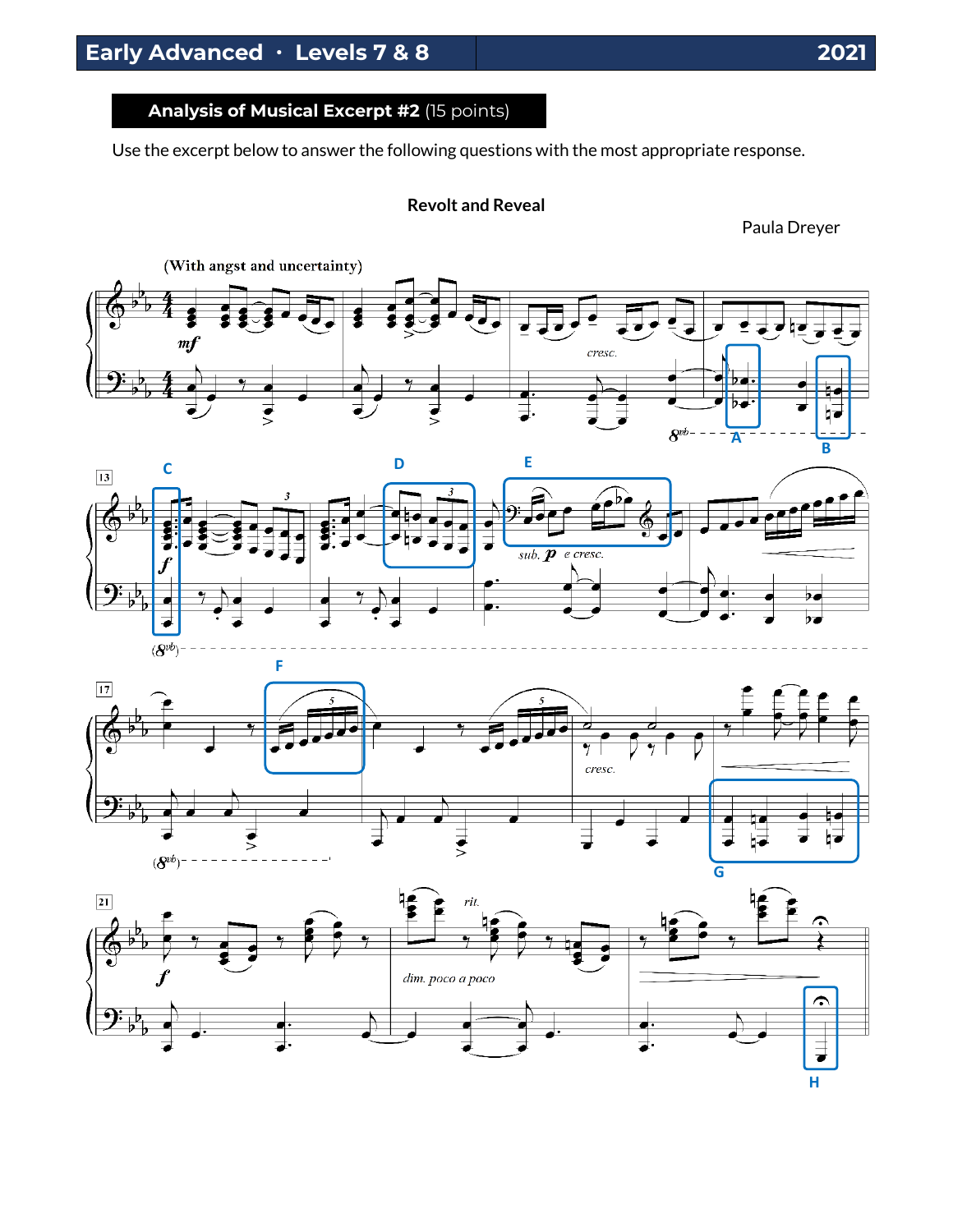| 16. What key is this excerpt in?                                                    |                     |                                                                                            |
|-------------------------------------------------------------------------------------|---------------------|--------------------------------------------------------------------------------------------|
| <b>E-flat Major</b>                                                                 | A-flat Major        | C minor                                                                                    |
| 17. What is the texture of this excerpt?                                            |                     |                                                                                            |
| homophonic                                                                          | polyphonic          |                                                                                            |
| 18. Which of these terms best represent the style of this excerpt?                  |                     |                                                                                            |
| agitato                                                                             | giocoso             | cantabile                                                                                  |
| 19. What is the scale degree of the note in box A?                                  |                     |                                                                                            |
| subdominant                                                                         | mediant             | tonic                                                                                      |
| 20. What is the scale degree of the note in box B?                                  |                     |                                                                                            |
| supertonic                                                                          | subtonic            | leading tone                                                                               |
| 21. What would be the lead sheet symbol of the chord in box C?                      |                     |                                                                                            |
| C/G                                                                                 | Cm/G                | Cm                                                                                         |
| 22. What is the <b>position</b> of the chord in box C?                              |                     |                                                                                            |
| root position                                                                       | $1st$ inversion     | $2nd$ inversion                                                                            |
| 23. Which scale is used in box D?                                                   |                     |                                                                                            |
| blues                                                                               | harmonic minor      | melodic minor                                                                              |
| 24. Which scale is used in box E?                                                   |                     |                                                                                            |
| natural minor                                                                       | harmonic minor      | octatonic                                                                                  |
| 25. Which scale is parallel to the scale used in box E?                             |                     |                                                                                            |
| <b>E-flat Major</b>                                                                 | <b>E-flat minor</b> | C Major                                                                                    |
| 26. Which of the following note values has the same duration as the notes in box F? |                     |                                                                                            |
| dotted eighth                                                                       | dotted quarter      | dotted half                                                                                |
| 27. True or false? The rhythm in box F can be considered a hemiola.                 |                     |                                                                                            |
| true                                                                                | false               |                                                                                            |
| 28. Which scale is used in box G?                                                   |                     |                                                                                            |
| whole tone                                                                          | chromatic           | blues                                                                                      |
| 29. What is the scale degree of the note in box $H$ ?                               |                     |                                                                                            |
| dominant                                                                            | tonic               | subdominant                                                                                |
| might we expect in the bass in measure 24?                                          |                     | 30. If there were a deceptive cadence in measures 23-24 (measure 24 not shown), which note |
| C                                                                                   | F                   | A-flat                                                                                     |
|                                                                                     |                     |                                                                                            |

**Further Exploration with Teacher**

The A-natural in measures 22-23 is repeated several times. What do you think is the significance of this?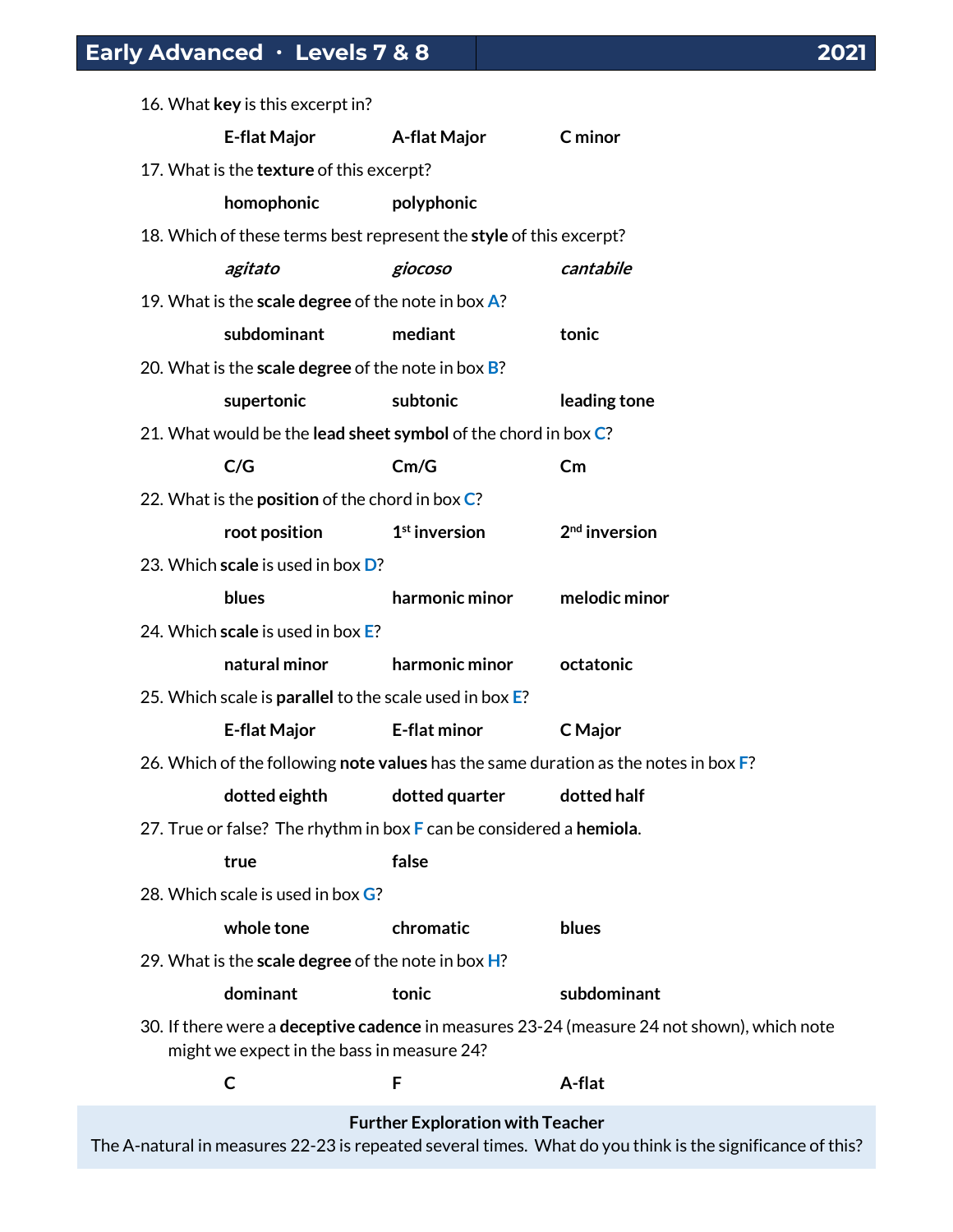## **Music History & Around the World** (10 points)

#### **Western Classical Music History: Composers**

Match the composers with their respective **period**:

31. \_\_\_\_\_\_\_\_\_\_ Clara Schumann

32. \_\_\_\_\_\_\_\_\_\_ Antonio Vivaldi

33. \_\_\_\_\_\_\_\_\_\_ Claude Debussy

| (A) Baroque         |
|---------------------|
| (B) Classical       |
| (C) Romantic        |
| (D) Impressionistic |
| (E) Modern          |

#### **Instrument Families: Around the World**

Match the instruments with their respective **instrument families**:

| tabla     | (A) Wind (aerophones)       |
|-----------|-----------------------------|
| erhu      | (B) Strings (chorodophones) |
| accordion | (C) Percussive (idiophones) |
|           | (D) Drums (membranophones)  |

#### **Music Around the World**

Match the musical genres with their respective **countries**.

37. \_\_\_\_\_\_\_\_\_\_ Tango

38. \_\_\_\_\_\_\_\_\_\_ Enka

39. \_\_\_\_\_\_\_\_\_\_ Flamenco

40. \_\_\_\_\_\_\_\_\_\_ Inuit Throat-Singing

| (A) Argentina      |
|--------------------|
| (B) Cuba           |
| (C) Jamaica        |
| (D) Japan          |
| (E) Native America |
| (F) Spain          |
|                    |